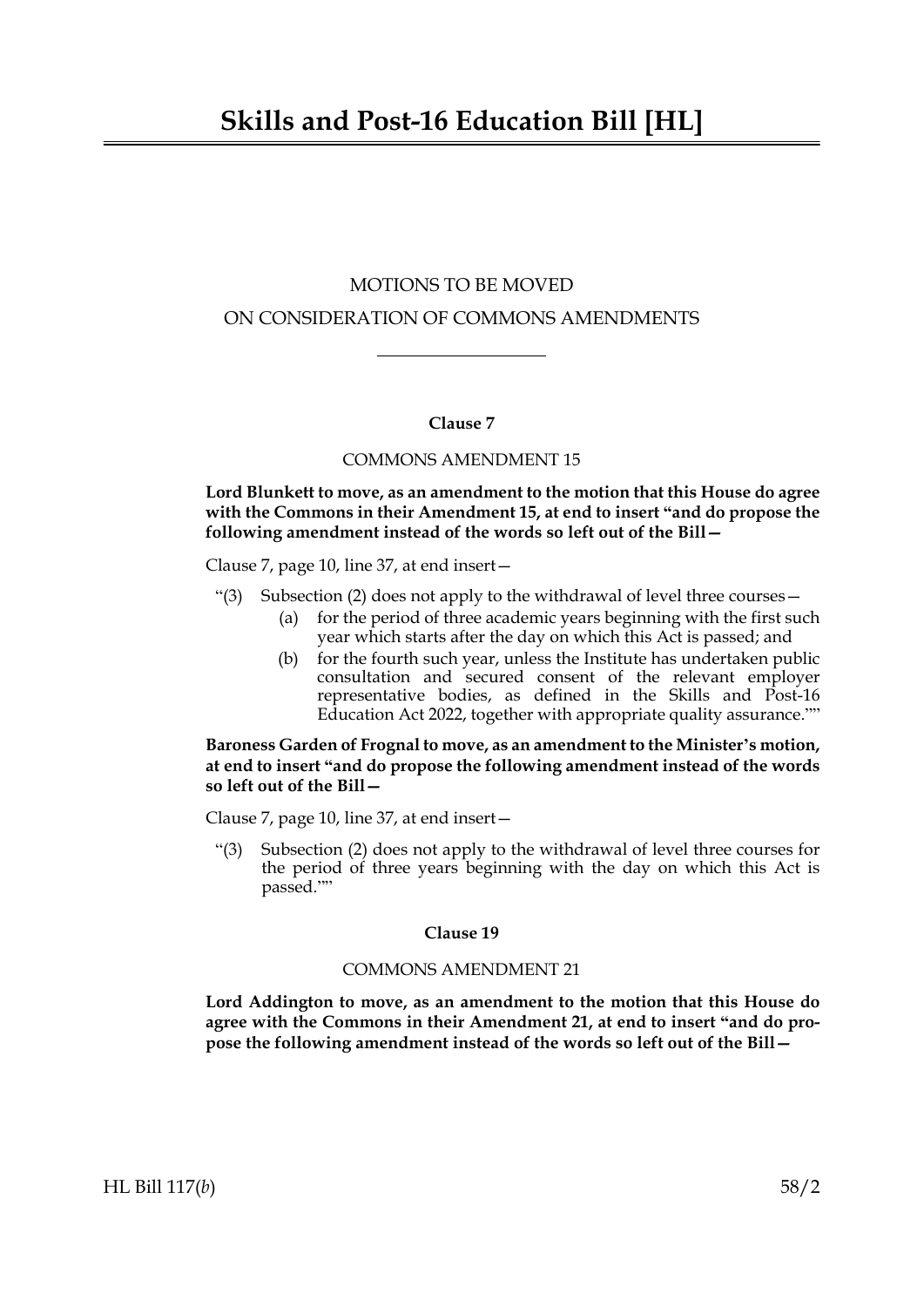After Clause 19, insert the following new Clause—

## **"Employer-led occupational standards for further education teaching**

The employer-led occupational standards for further education teachers must include a working knowledge of how the most commonly occurring special educational needs will affect students in the normal educational and training environment within an institution.""